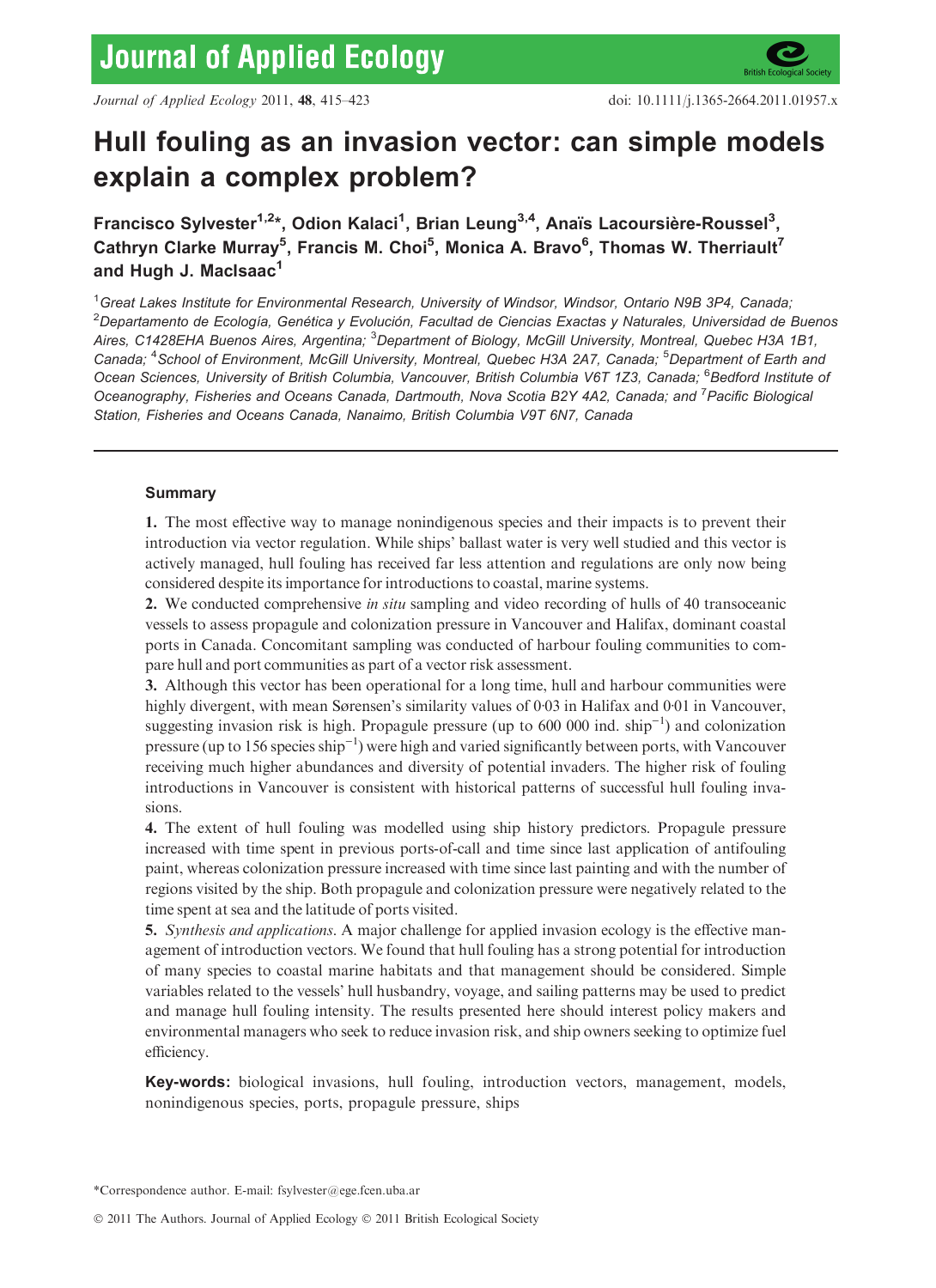#### Introduction

The introduction and spread of nonindigenous species (NIS) is a major threat to global biodiversity (Lawler et al. 2006; Clavero et al. 2009). Given the host of ecological, economic, and health problems associated with NIS introductions, a growing field of study focuses on management policies and procedures (Leppäkoski, Gollasch & Olenin 2002; Ruiz & Carlton 2003). Management efforts appear most successful when they target introduction of new NIS, as successful eradication of established populations is rare (Lodge et al. 2006; Bergstrom et al. 2009).

In an era of globalization and human population growth, greater trade and associated NIS introductions – both intentional and inadvertent – should be anticipated (Lawler et al. 2006; Hulme 2009). International shipping transports  $\sim$ 90% of globally traded goods, and represent perhaps the single largest pathway for transport and introduction of NIS globally (Hewitt, Gollasch & Minchin 2009). Ships provide two principal mechanisms for dispersal of aquatic NIS. Vessels carry ballast water to maintain stability and trim when they are not carrying cargo. This water, usually loaded in the penultimate port-of-call, can support varying abundances (i.e. propagule pressure; see Methods) or diversities (i.e. colonization pressure; see Methods) of species which are subsequently discharged into the recipient port (Carlton 1985). Secondly, externallyexposed vessel surfaces including the hull, tiller, rudder, seachest and bulbous nose may become fouled by an assortment of encrusting species or fouling species that may dislodge or reproduce in situ in subsequent ports-of-call (e.g. Coutts & Taylor 2004; Ruiz & Smith 2005; Sylvester & MacIsaac 2010).

Recognition of the key role played by ballast water in international dispersal of NIS has resulted in the creation of proposed standards that would limit the permissible density of viable organisms discharged in ships' ballast (IMO (International Maritime Organization) 2004). All international vessels must exchange filled ballast tanks or flush 'empty' ones while crossing the Atlantic Ocean prior to discharging into the Great Lakes, a procedure that appears to substantially reduce the risk of introducing new NIS (Bailey et al. unpublished data). In contrast, no international regulations or 'best practices' currently exist that specifically address NIS transported attached to the hull of vessels, with the exception of Australia and New Zealand (Hewitt, Everett & Parker 2009). Following these examples, the IMO has initiated development of hull fouling management guidelines for international merchant vessels although adoption by its members is expected to progress slowly. Currently, however, hull maintenance is a voluntary practice implemented by ship owners with the aim to reduce hydrodynamic drag and fuel consumption. Also, due both to the vast surface area available for colonization under transoceanic vessels and to the existence of refugia niches where antifouling paints are not applied or effective, hull husbandry practices that effectively reduce fouling and improve fuel consumption might still allow sufficient propagules to be transported such that invasion risk remains high (Gollasch 2002; Coutts & Taylor 2004). Faster vessels and shortened transit times, absence of hull maintenance for inactive vessels, development of antifouling resistance by hull fouling species, and a ban in 2008 on one of the most powerful antifouling agents known, tributyltin (TBT), owing to marine toxicity issues may further increase the introduction potential associated with hull fouling (Minchin & Gollasch 2003; Davidson et al. 2008; Piola, Dafforn & Johnston 2009).

Although managers and policy makers are slowly turning their focus to hull fouling, logistical and economic challenges associated with sampling have limited hull fouling research. A number of studies have identified variables related to hull fouling propagule pressure (Coutts 1999; Coutts & Taylor 2004; Ruiz & Smith 2005), but few have tried to construct predictive models of risk (Davidson et al. 2009; Sylvester & MacIsaac 2010). In this study, we use hull fouling as an example of the potential of vector assessment to provide managers with tools to address risks of biological invasions. We conducted a comprehensive assessment of hull fouling communities associated with 40 international ships arriving to two major ports on the east and west coasts of Canada. Specific objectives of this study were to: (1) assess the potential of hull fouling as an introduction vector; (2) compare propagule and colonization pressure in the ports of Halifax and Vancouver; and (3) develop a hull fouling model to identify factors that may be managed to limit introduction risk.

#### Materials and methods

Between 2007 and 2009, we surveyed the hulls of 20 commercial transoceanic vessels in the Port of Halifax and 20 in Vancouver on the east and west coasts of Canada, respectively. Sample collection and processing methods were similar to those described in a previous study (Sylvester & MacIsaac 2010), and are described here only briefly. We opportunistically sampled vessels representing the prevailing inbound, international traffic to the ports studied. Vessels sampled included bulk, container, general cargo carriers, oil and chemical tankers, roll-on ⁄roll-off cargo vessels, and one cable layer. Divers collected  $20 \times 20$  cm quadrat samples and recorded random video transects from underwater locations of the hull. The combination of abundances in the samples and percentage cover information obtained from video transects was used to estimate total abundance of invertebrates per ship. Control water samples were collected from the dock area and used to adjust species diversity assessments for contamination that may have occurred while the vessel was in port. Basic information including typical sailing speed, and antifouling and travel history for the previous year was collected for all but one vessel. Samples scraped from hulls of 10 vessels (4 in Halifax, 6 in Vancouver) were examined visually at the dock, prior to fixation, to determine if organisms were dead or alive when collected.

To determine whether hull fouling communities differed from those in recipient ports, we conducted extensive sampling of native and non-native benthic fauna in the sampled ports. Harbour sampling was carried out during 2007 through 2009 and comprised dive, settlement plate (subtidal communities), and intertidal sampling. Dive surveys were conducted in 6 locations in the Port of Vancouver and 12 sites in Halifax. At each site, four dock pilings or an equivalent number of transects on a dock wall were examined to a depth of up to 7.5 m for 10 min. When species identifications were not possible by divers in-situ, they were obtained through high-resolution pictures or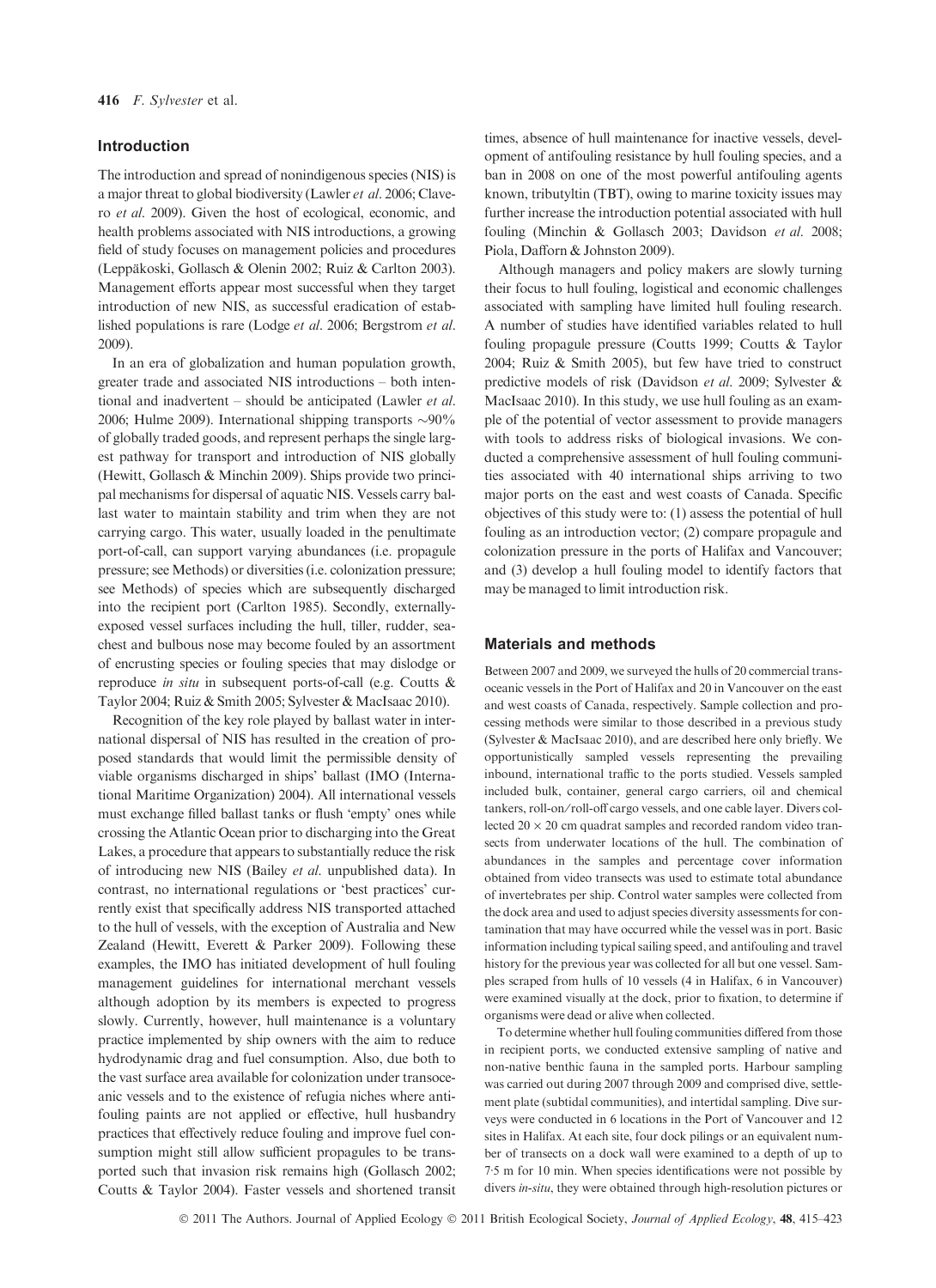physical samples collected and examined in the laboratory. Settlement plates were suspended from floating structures (1–5 m depth) in each harbour to characterize recruitment. In Halifax, a base with either three to four Petri dishes or three  $10 \times 10$  cm PVC plates were deployed in the harbour plus each of three marinas for  $2.5$  months. Bases with four Petri dishes attached were deployed in Vancouver; two plates at each of four harbour sites for 3.5 months. Standardized, 4-h long timed walks were used to characterize the species inhabiting intertidal habitats in both Halifax (6 sites) and Vancouver (9 sites). Representative habitats were surveyed in each of three intertidal heights (high, mid, and low) with all macro-organisms encountered recorded.

All samples were sorted and hull fouling invertebrates were counted in the laboratory to estimate abundances. We did not attempt to quantify harbour samples. Organisms were identified to the lowest taxonomic level possible and classified as native, established NIS, or cryptogenic through the use of taxonomic keys, extensive bibliographic search, and through consultation with global taxonomists (see acknowledgements). Hull fouling taxa that were not found in harbour samples were considered non-established NIS for that port. Identifications of ascidians in port waters were confirmed by molecular techniques using the 18S rDNA marker. Algae and nematodes were excluded from analyses. Hull video-transects were used to calculate taxa abundances for the whole ship (see Sylvester  $\&$ MacIsaac 2010).

In this paper, we use the terms propagule pressure to describe the total number of individuals of a species that is introduced at a given location, propagule number as the number of introduction events, and colonization pressure as the total number of species released (sensu Lockwood, Cassey & Blackburn 2009), and introduce the term combined propagule pressure to refer to the total number of individuals of all species transported by a vector.

#### DATA ANALYSIS

To assess colonization pressure associated with hull fouling in Halifax and Vancouver, we estimated species richness by ship and for all ships combined in each port. We used the Chao-2 species richness estimate, calculated using SPADE software (Chao & Shen 2003); significant differences between ports were tested using confidence intervals. Comparisons between vessel and harbour fouling communities were made using Sørensen's Similarity Index (QS). This index was calculated as:

$$
QS = \frac{2J}{H+P}
$$
eqn 1

where  $H$  and  $P$  are the number of fouling species in hull and port communities, respectively, and  $J$  is the number of species shared between the two. Additionally, we compared several biotic (e.g. propagule and colonization pressure, sampled number of species, and Sørensen's similarity index between hull and port communities) and abiotic (e.g. number of international port arrivals, average port latitude, total and average port time, number of ports-of-call visited, vessel length, sailing speed, time since last dry-docking, and time since last painting) variables related to the harbour and vessels sampled in Vancouver and Halifax using two-tailed t-tests for samples with unequal variance.

Previous ports-of-call were assigned to the following regions: Atlantic North America; Pacific North America; Gulf of Mexico and Caribbean Sea; Pacific Central America; Atlantic South America; Pacific South America; Europe and North Africa; South Africa and Indian Ocean; Asia; Oceania; Arctic Seas; and Panama (Sylvester & MacIsaac 2010; Fig. 1). We used Pearson's correlation to explore the relationship between the time spent by vessels in ports in a given region over the previous year prior to sampling and the number of species from that region that were found on the hulls. We used the global distribution of the species as a surrogate for the source region.

#### MODELLING HULL FOULING

We explored simple relationships between average and combined propagule and colonization pressure using ANCOVA, with sampling port as a categorical variable and time since last painting and port residence time over the year prior to sampling as covariates. We fitted simple least square linear regressions to these relations using  $log(x + 1)$  transformation of variables to reduce variances and meet statistical assumptions.



Fig. 1. Ports-of-call visited during the year preceding sampling in Halifax (solid circles) and Vancouver (open circles). The size of the circles indicates the total number of days in port (see scale on map). Dotted balloons group ports-of-call in the same region; regions are indicated.

© 2011 The Authors. Journal of Applied Ecology © 2011 British Ecological Society, Journal of Applied Ecology, 48, 415-423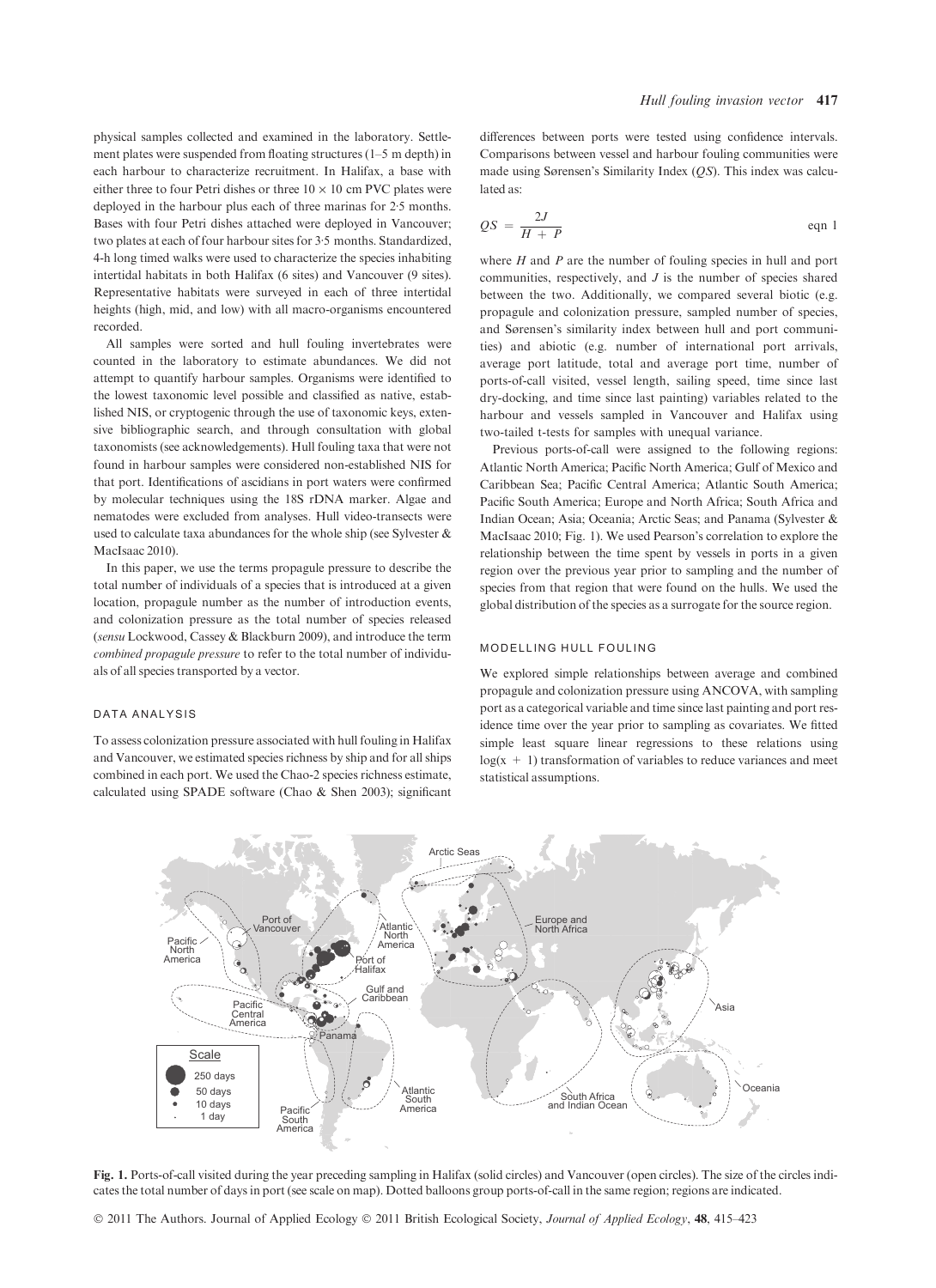#### 418 F. Sylvester et al.

We modelled sampled species richness, number of individuals, and the metric total estimated number of individuals  $\sin^{-1}$  using process models of gains and losses. Number of individuals sampled represented the abundance of all invertebrates (i.e. combined propagule pressure) in a quadrat sampled from a patch covered with biofouling, whereas the number of individuals  $\sinh^{-1}$  represented the abundance in a quadrat sampled randomly across the entire hull multiplied by the size of the hull. We generated our models assuming that propagule pressure could be separated into gains and losses: species and individuals accumulated during port stays, and were lost during ship travel. We assumed that the ability of fouling organisms to attach depended upon the antifouling painting, the effectiveness of which is expected to decay over time in a simplified model. The two coasts studied could have different rates of gain resulting from different species pools in their respective source ports. We assumed, however, that loss rate functions would be similar between coasts. Thus, the number of species and individuals in a sample was modelled as:

$$
N = \sum_{p=1}^{P} G_p L_p \qquad \text{eqn 2}
$$

where N is the number of organisms on a given ship,  $G_p$  is the gain of organisms from port  $p$ , and  $L_p$  the proportion that is subsequently lost. Gain is a function of the number of organisms present (determined by  $K_1$  and  $K_2$ ), the degree of accumulation  $(A_p)$ , and the efficacy of antifouling paint  $(S_p)$ . We hypothesize that accumulation depends on the duration of the stay at port  $p$  $(D_p)$ , and that  $S_p$  depends on the time since the last application of antifouling paint  $(Q_p)$ . Mathematically:

$$
G_p = (K_1 + K_2 x) A_p S_p
$$
eqn 3

where  $K_1$  and  $K_2$  are scalars, x is a dummy variable that allows the sampling ports to differ  $(0 = \text{Halifax}, 1 = \text{Vancouver})$ , and

$$
A_p = 1 - e^{-\alpha D_p^{c_1}} \tag{eqn 4}
$$

$$
S_p = 1 - e^{-\gamma Q^{c_2}} \tag{eqn 5}
$$

We hypothesize that loss occurs during travel and may be modified by sailing speed. Loss is given by:

$$
L_p = e^{-\left[\beta_1 T_p^{4} + \beta_2 V^{4} + \beta_3 (V T_p)^{6}\right]}
$$
eqn 6

where  $T_p$  is travel time since departure from port p, V is typical sailing speed, and  $VT_p$  is distance travelled. There may be a lag with respect to how soon organisms start to attach in the port – possibly related to biofilm condition – as well as to when they start to be lost following departure, and an asymptote for gain and loss. These situations were modelled using shape parameters  $(\alpha, \beta, \gamma)$  and coefficients (c) in each of the eqns 4–6. We compared predicted to observed values across all ships using a Poisson error model for counts of species richness and number of individuals sampled, and a normally distributed error model for number of individuals  $\text{ship}^{-1}$ . We tested the importance of the components of the model by removing one variable at a time; the change in the model fit was examined using Akaike's Information Criterion (AIC) and bias adjusted AIC values when  $n/k < 40$ (Turkheimer, Hinz, & Cunningham 2003; Johnson & Omland 2004).

We conducted a Principal Component Analysis (PCA) to detect relationships that remained unrevealed by the previous models. We used the correlation matrix of variables related to hull fouling propagule pressure, operation patterns (i.e. sailing speed, number of regions visited, number of visits to , latitude of, and time spent in ports-of-call), maintenance (i.e. time since last dry-docking and painting of the hull), and travel history of all ships from this study pooled. Variables that had little relevance or were linearly dependent with other variables analysed were eliminated from the PCA. A significance level of  $\alpha = 0.05$  was used for all statistical analyses.

#### Results

The vessels sampled in this study serviced globally distributed ports-of-call, although those in the Gulf of Mexico, Caribbean Sea, Atlantic coast of North America, and Europe constituted the main source of vessels arriving to Halifax, while Asia was by far the most visited source of vessels sampled in Vancouver (Fig. 1). We collected 58 and 109 hull fouling samples, respectively, from vessels in Halifax and Vancouver. Total abundance of organisms sampled was 7262 and 15 787 individuals, and 71 and 141 taxa, respectively (see Appendices S1, S2 in Supporting Information). Barnacles, copepods, bivalves, and amphipods accounted for a large proportion of the individuals and taxa found.

Considerably fewer fouling species, both native and nonnative, were found in harbour samples collected in Halifax than Vancouver (Table 1). Similarity between hull and harbour fouling communities was very low overall; Sørensen's similarity values were significantly lower in Vancouver than Halifax (Table 1).

The number of fouling species attributed to a global region was positively correlated with the time vessels spent in ports in that region over the year preceding sampling; this relationship held for vessels sampled in both Halifax  $(r^2 = 0.50,$  $P = 0.015$ ) and Vancouver ( $r^2 = 0.79$ ,  $P < 0.001$ ). Nine out of 20 variables examined suggested that hull fouling posed a greater introduction risk in Vancouver than Halifax (Table 1). For example, we observed that for all variables related to hull fouling propagule and colonization pressure, Vancouver had similar or higher values than Halifax. Similarly, voyage variables potentially associated with higher hull fouling intensity such as total and average duration of stay in, and the inverse of the latitude of ports visited were significantly greater for vessels visiting Vancouver than Halifax (Table 1, Appendix S3 in Supporting Information).

#### MODELS

Time in port and time since last application of antifouling paint were significant covariates for propagule and colonization pressure ( $P < 0.005$ ; Fig. 2). There were no significant differences between combined and average propagule pressure per ship in the two ports, but colonization pressure was significantly higher in Vancouver than Halifax (ANCOVA,  $r = 0.70, P = 0.001$ ; Fig. 2; Table 1).

Our process models found that the only significant predictors for sampled species richness were mean duration of travel  $(\Delta AIC = 17)$  and its shape parameter  $(\Delta AIC = 19)$ , time since last painting  $(AAIC = 76)$ , and sampling port  $(AAIC = 83)$ . Thus, the reduced model was: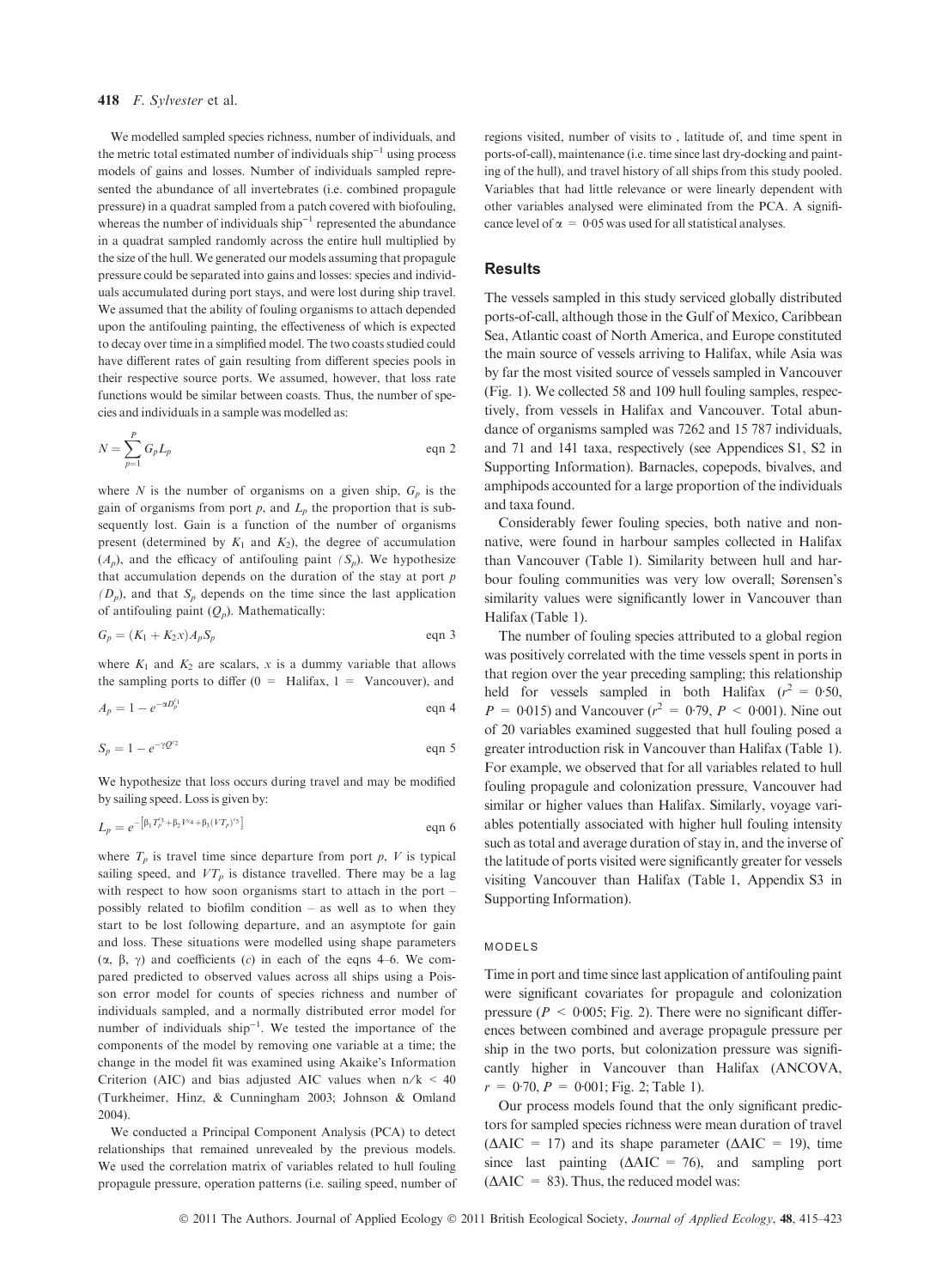| <b>Table 1.</b> Comparison between vessel and harbour, biotic and abiotic variables characterizing the strength of hull fouling as a vector in the ports |  |  |  |  |
|----------------------------------------------------------------------------------------------------------------------------------------------------------|--|--|--|--|
| of Halifax and Vancouver                                                                                                                                 |  |  |  |  |

|                                                                  |                       |                   | Port where<br>vector is<br>strongest |  |
|------------------------------------------------------------------|-----------------------|-------------------|--------------------------------------|--|
| Variable                                                         | Halifax               | Vancouver         |                                      |  |
| <b>Vessels</b>                                                   |                       |                   |                                      |  |
| Combined propagule pressure (ind. $\text{ship}^{-1}$ )           | 27 713 (49 663)       | 95 604 (158 832)  | n.s.                                 |  |
| Average propagule pressure (ind. ship <sup>-1</sup> )            | 3618 (10 397)         | 2101 (3285)       | n.s.                                 |  |
| Colonization pressure (species $\text{ship}^{-1}$ )              | 15(17)                | 50(46)            | Vancouver                            |  |
| Mean observed species (species ship <sup>-1</sup> )              |                       |                   |                                      |  |
| Native                                                           | 0.7(0.6)              | 0.3(0.4)          | Halifax                              |  |
| <b>Established NIS</b>                                           | 0.2(0.4)              | 0.7(0.7)          | Vancouver                            |  |
| Non-established NIS                                              | 3.2(3.3)              | 6(3.9)            | Vancouver                            |  |
| Total (all ships combined)                                       | 34                    | 54                |                                      |  |
| Time since last painting $(d)$                                   | 729 (364)             | 607 (305)         | n.s.                                 |  |
| Time since last dry-docking $(d)$                                | 667 (269)             | 605 (305)         | n.s.                                 |  |
| Sailing speed (knots)                                            | 16.5(3.4)             | 15.7(3.4)         | n.s.                                 |  |
| Vessel length $(m)$                                              | 220(67)               | 174(44)           | Halifax                              |  |
| Total port time by region (days $y^{-1}$ )                       |                       |                   |                                      |  |
| Most visited                                                     | <b>Atlantic North</b> | Asia: 48 (26)     | Vancouver                            |  |
|                                                                  | America: 26 (25)      |                   |                                      |  |
| 2nd most visited                                                 | Europe: 23 (20)       | Europe: 9 (17)    | Halifax                              |  |
| 3rd most visited                                                 | Gulf: 17 (30)         | Pacific North     | n.s.                                 |  |
|                                                                  |                       | America: 7 (8)    |                                      |  |
| Sampling port                                                    | Halifax: $5(6)$       | Vancouver: 12 (7) | Vancouver                            |  |
| All regions                                                      | 84 (40)               | 96(30)            | n.s.                                 |  |
| Total number of ports visited (ports $y^{-1}$ )                  | 73 (34)               | 56 (24)           | n.s.                                 |  |
| Average port stay $(d)$                                          | 1(0.7)                | 1.7(1.0)          | Vancouver                            |  |
| Average port latitude                                            | 37.7(9.3)             | 32(4.6)           | Vancouver                            |  |
| Harbour                                                          |                       |                   |                                      |  |
| International arrivals (ships $y^{-1}$ )*                        | 1187(73)              | 2987 (188)        | Vancouver                            |  |
| Reported fouling species                                         | 48                    | 153               |                                      |  |
| Reported fouling NIS                                             | 7                     | 18                |                                      |  |
| Sørensen's similarity index between hull<br>and port communities | 0.03(0.025)           | 0.01(0.01)        | Vancouver                            |  |

Vessel and Sørensen Similarity Index values are means (SD) from 20 vessels unless indicated. Harbour values are total species found. \*Mean (SD) for the years 2007, 2008 and 2009. NIS, nonindigenous species. Significant differences between ports (t-test,  $\alpha = 0.05$ ) are indicated. n.s., non-significant (see Methods).

$$
N_{species} = \sum_{p=1}^{P} (K_1 + K_2 x)(1 - e^{-\gamma Q})e^{-\beta T_p^c}
$$
 eqn 7

with parameter values:  $K_1 = 14.38$ ,  $K_2 = 33.86$ ,  $\gamma =$ 0.000 176,  $\beta = 5.209 \times 10^{-8}$ , and  $c = 5.8$ . A plot of expected to observed number of species across ships explained 43% of the total variation, or 57% after removal of one outlying data point (Appendix S4 in Supporting Information). The best predictors for sampled abundance were mean duration of travel ( $\triangle AIC = 9348$ ) and its shape coefficient ( $\Delta AIC = 7054$ ), time since last painting  $(\Delta AIC = 7417)$  and its shape coefficient  $(\Delta AIC = 3802)$ , and sampling port  $(\Delta AIC = 12 \ 662)$ . The reduced model to predict sampled abundance was:

$$
N_{individuals} = \sum_{p=1}^{P} (K_1 + K_2 x)(1 - e^{-\gamma Q^{c_1}})e^{-\beta T_p^{c_2}} \qquad \text{eqn 8}
$$

with parameter values:  $K_1 = 79.91$ ,  $K_2 = 295.33$ ,  $\gamma =$  $1.47 \times 10^{-43}$ ,  $c_1 = 16.33$ ,  $\beta = 6.84 \times 10^{-77}$ , and  $c_2$  = 63.55. The model explained 26% of total variation or 38% after removal of one outlier (Appendix S4 in Supporting Information).

For number of individuals  $\text{ship}^{-1}$ , the significant predictors were duration of stay at port ( $\triangle AIC = 52$ ) and its shape coefficient ( $\triangle AIC = 36$ ), distance travelled ( $\triangle AIC = 36$ ) and its shape coefficient ( $\Delta AIC = 19$ ), time since last painting  $(\Delta AIC = 23)$  and its shape coefficient  $(\Delta AIC = 24)$ , and sampling port ( $\triangle AIC = 38$ ). The reduced model was:

$$
N_{individuals} = \sum_{p=1}^{P} (K_1 + K_2 x) (1 - e^{-\alpha D_p^{c_1}}) (1 - e^{-\gamma Q^{c_2}}) e^{-\beta (VT_p)^{c_3}}
$$
  
eqn 9

with parameter values:  $K_1 = 92 \, 708, \, K_2 = 1.21 \times 10^6,$  $\alpha = 5.85 \times 10^{-20}$ ,  $c_1 = 20.9$ ,  $\gamma = 1.03 \times 10^{-10}$ ,  $c_2 = 3.63$ ,  $\beta = 3.15 \times 10^{-7}$ , and  $c_3 = 2.39$ . This model explained 86% of variation in combined propagule pressure across ships, or 64.9% following removal of an outlier (Appendix S4 in Supporting Information).

Variables with the highest factor coordinates in the PCA were vessel combined propagule pressure, port-of-call latitude,

© 2011 The Authors. Journal of Applied Ecology © 2011 British Ecological Society, Journal of Applied Ecology, 48, 415-423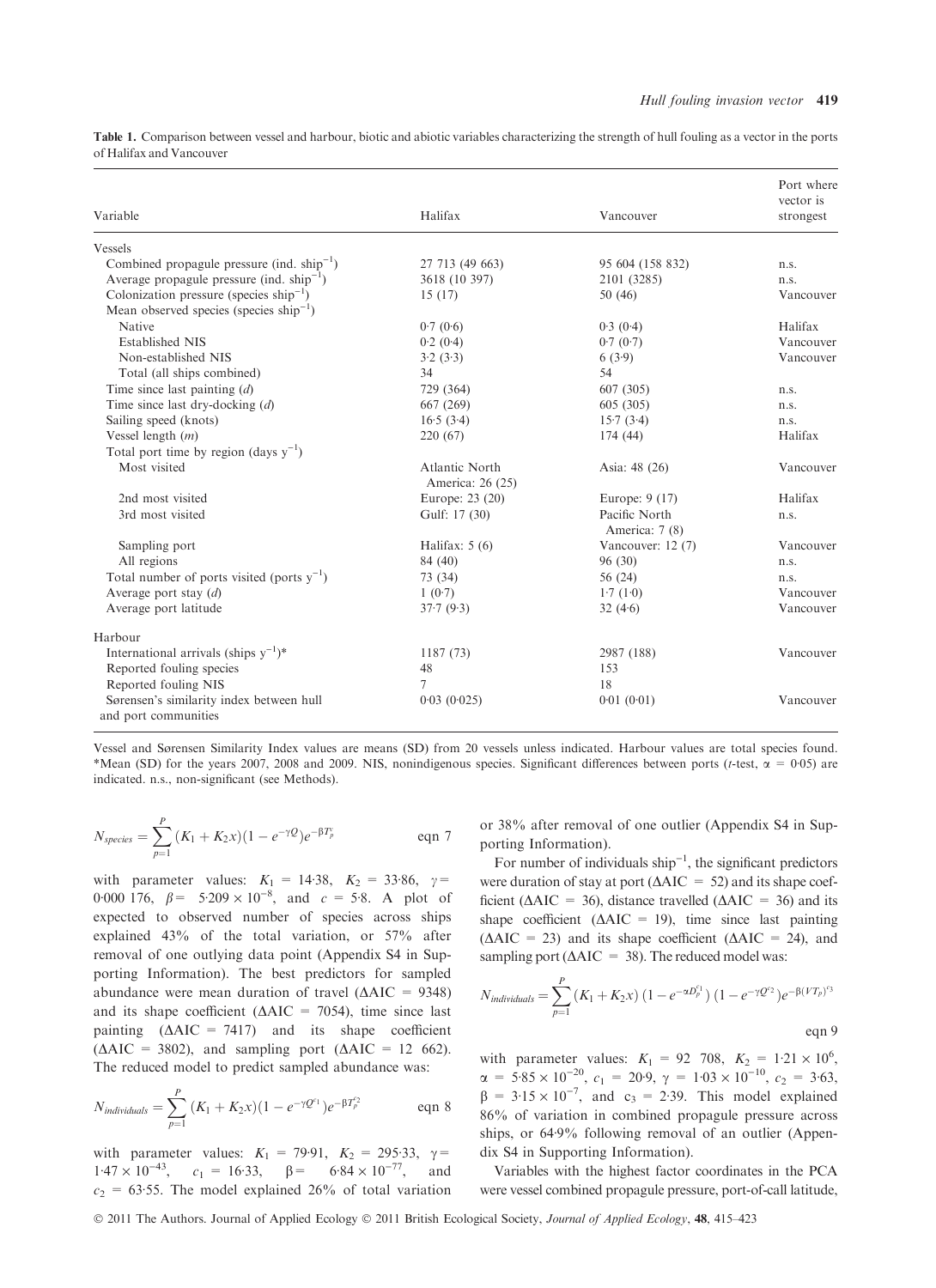

Fig. 2. Combined (a), average propagule pressure (b), and colonization pressure (c) of vessels sampled in Halifax and Vancouver as a function of time in port during the previous year and time since last application of antifouling paint. All relationships are positive and significant for both ports separately and combined, except for average propagule pressure and colonization pressure in Vancouver (b, c). Regression lines for both ports are shown on the graphs. ANCOVA indicated that time in port (a, b) and time since last painting (c) were significant covariates ( $P < 0.01$ ); colonization pressure was significantly higher in Vancouver than Halifax ( $P = 0.001$ ; c); interactions were non-significant for propagule pressure (a, b) but close to significant for colonization pressure ( $P = 0.051$ ; c). Note the logarithmic scale of the y-axis.

and duration of stay along PC1, and sailing speed, number of regions visited, and duration of port stays along PC2. The PCA confirmed a strong relationship between total time in port during the previous year, time since last application of antifouling paint, and combined propagule and colonization pressure (Fig. 3). Colonization pressure also was positively related to the number of regions visited over the previous year. Sailing speed had a negative effect on combined propagule pressure along PC2, while a positive effect on colonization pressure is suggested along the same axis; latitude of ports visited had a clear negative effect on both propagule and colonization pressure (Fig. 3). Over 50% of total variability was explained by the first two principal components.

## **Discussion**

Shipping is a major vector for global introductions of marine NIS, with hull fouling typically exceeding ballast water in importance in coastal, marine ecosystems (Hewitt, Gollasch &



Fig. 3. Principal component analysis of invertebrate communities attached to the hulls of 40 vessels sampled in the ports of Halifax and Vancouver. Response variables included are combined propagule and colonization pressure (solid circles), while independent variables are time since last painted with antifouling agent, typical sailing speed, residence time in port, average latitude of ports, and number of regions visited over the year prior to sampling (open circles). Percentage of total variance explained by the first and second principal components is indicated.

Minchin 2009). Despite this, there have not been any comparative assessments of hull fouling for different regions, with the exception of a single hull fouling study that compared its data to previous studies (Davidson et al. 2009). Here, we conducted the first simultaneous, comprehensive assessment of hull fouling for two major ports. We found a total of 170 fouling taxa, of which 78 were identified to species level, on the hulls of 40 merchant vessels. About 90% of these species have not been recorded in the sampling ports, and are considered non-established NIS. The mismatch between port and hull fouling communities can be partially explained by the different time frames of the hull sampling – typically sampled over a few years – and the assemblage of the harbour communities sampled, which often have been exposed to centuries of hull fouling introductions (Fofonoff et al. 2003). It is nonetheless clear that novel NIS are still being carried and that introduction risk is not insubstantial. Unlike in freshwater environments, we cannot assume that salinity mismatch will prevent these species from successfully colonizing or establishing in destination ports (Sylvester & MacIsaac 2010). An alternative view posits that NIS that have not colonized global ports despite centuries of carriage might be considered poor colonizers incapable of successfully establishing populations in new regions.

We not only found that Vancouver receives more vessels than Halifax (i.e. propagule number), but also that those vessels transport more hull fouling species (i.e. colonization pressure) at higher abundances (i.e. propagule pressure) than the ones arriving in Halifax. Such marked spatial variation in vector strength is attributable to a number of factors. Propagule source region, for instance, can determine the composition and number of species transported (i.e. colonization pressure). Our results confirm that vessels gather the most hull fouling species from ports that they visit most often. Even if the presence of many cosmopolitan species might have weakened the correlation, the actual relationship remains unchanged. Furthermore, vessels visiting more regions probably gather more species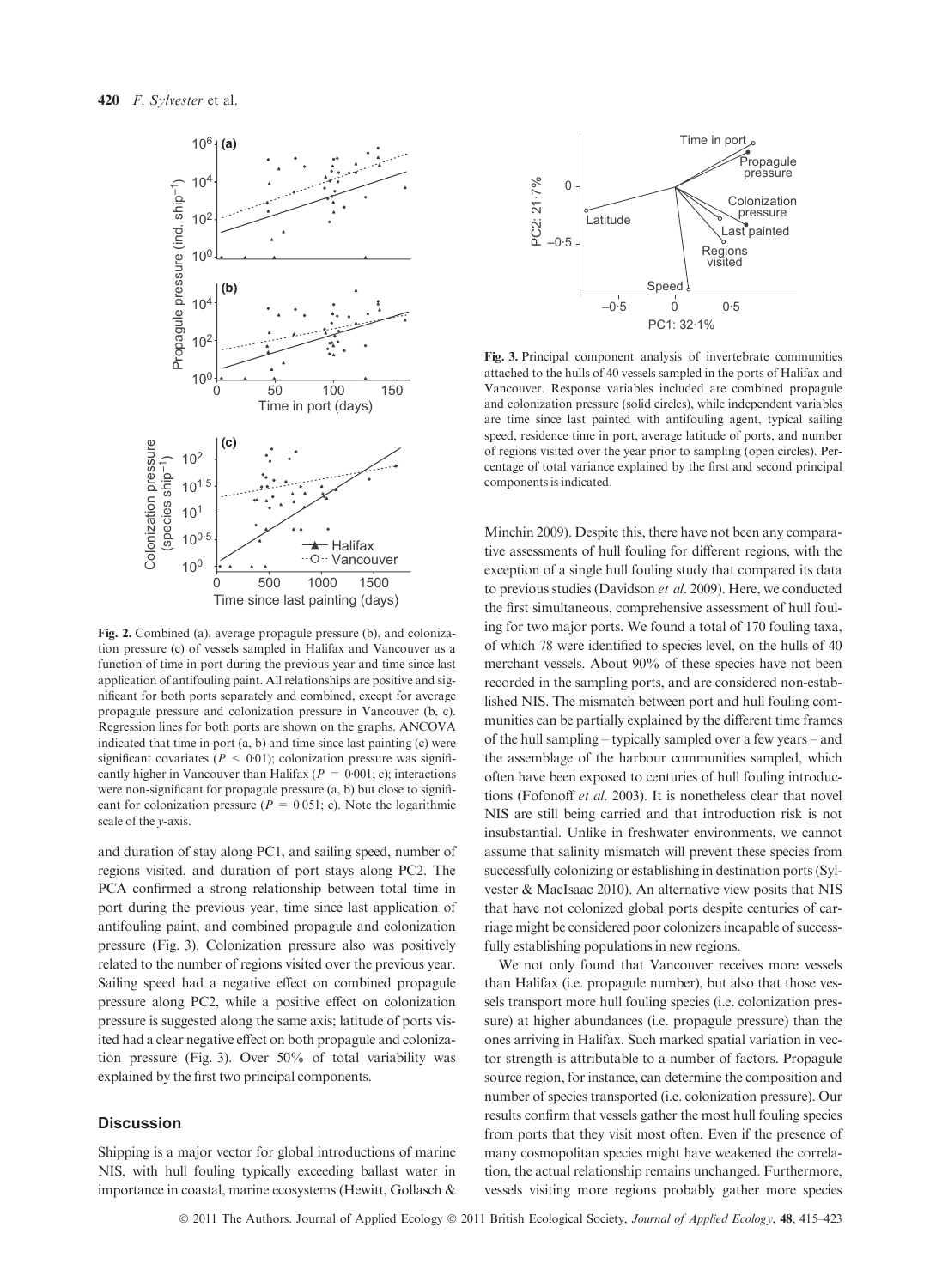because they are exposed to a greater variety of biological communities.

Propagule pressure was inversely related to the latitude of ports visited. Vessels servicing Vancouver operate at significantly lower latitudes and potentially entrain more taxa and propagules due to longer reproductive seasons, higher temperatures, and increased marine diversity at the ports visited (Hillebrand 2004; Locarnini et al. 2010). Hull fouling and harbour communities were very different in both sampling ports, but significantly more so in Vancouver. With a considerably longer history than Vancouver as a major international hub, the Port of Halifax has possibly received many of the species available from its source pool in Europe over the preceding centuries; in contrast, the Port of Vancouver likely remains more dissimilar to its donor sources. Overall these results suggest that Vancouver is more exposed to novel NIS via hull fouling than is Halifax, and that this port would be a good candidate to evaluate potential mitigation or control measures to reduce fouling risk.

Among the species found in this study were several NIS of global concern for protection of native diversity. For example, we found one specimen of Rapana venosa on a sea-chest cover on a vessel inspected in Vancouver. R. venosa is a whelk pest to both natural and cultivated populations of oysters, mussels and other molluscs (ISSG (Invasive Species Specialist Group) 2010). In 1926, it was introduced by oyster stock contamination in Puget Sound, near Vancouver, but failed to invade (U.S. Geological Survey, http://usgs.gov). Although ballast water and hull fouling also have been proposed as introduction vectors for R. venosa (Mann, Occhipinti & Harding 2004; Chandler, McDowell & Graves 2008), this study includes the first direct observation of the species as part of hull fouling fauna. Although the risk posed by a single specimen on a seachest grating might seem low, other individuals may have been located in the uninspected interior section of the sea-chest (Coutts & Dodgshun 2007).

Other nonindigenous bivalves that we recorded on vessels inspected in Vancouver and Halifax included Geukensia demissa, a native of eastern North America, Mytilus galloprovincialis from Europe, and Musculista senhousia from Asia (Creese et al. 1997; Sousa, Gutiérrez & Aldridge 2009; ISSG (Invasive Species Specialist Group) 2010). All three species are nonnative to the west coast, while M. senhousia and probably M. galloprovincialis also are non-native to Halifax. The Asian bivalve Crassostrea gigas is an introduced NIS on both coasts of North America that was found on vessels visiting Vancouver (ISSG (Invasive Species Specialist Group) 2010). In fouling communities sampled in Vancouver, we also found Gammarus tigrinus, a euryhaline amphipod introduced to both coastal and freshwater habitats across Europe and recently to the North American Great Lakes. These species possess broad environmental tolerances, extensive invasion histories, and records of strong ecological impacts; their global transport is cause for concern considering that neither Canada nor most other countries have policies regarding hull husbandry for vessels approaching their shores, with the exception of bans on use of the potent antifouling agent TBT.



Fig. 4. Estimated propagule pressure (a) and observed colonization pressure (b) transported via ballast water (open bars), sediment (grey bars), and hull fouling (solid bars) to ports on the east and west coasts of Canada. Bars in the upper panel are average values across ships, while those in the lower panel are total values for all ships combined. Note the logarithmic scale in the upper panel. Ballast water values are based on 21 (east coast) and 26 ships (west coast), ballast sediment on 60, and hull fouling on 20 ships on each coast. Ballast water and sediment sampling was conducted in several ports on the east and west coast of Canada including Halifax and Vancouver during 2006–2008 (ballast water) and 2007–2009 (ballast sediment). Hull fouling data are from this study, whereas other data is courtesy of C. DiBacco, L. Nasmith (ballast water) and E. Briski (ballast sediment).

Hull fouling transports only a moderate number of propagules to Halifax and Vancouver relative to those transported in ballast sediment and, especially, ballast water (Fig. 4). Nevertheless, hull fouling appears to be a stronger subvector in terms of the number of species transported (Fig. 4). As well, there are broad spatial differences between these three subvectors in terms of both propagule and colonization pressure. For example, the total number of individuals and species transported via hull fouling is higher in Vancouver than Halifax, while ballast water (for number of individuals) and sediment (for both variables) exhibit the opposite pattern (Fig. 4). This suggests that the strength and potential for successful introduction differs for the three subvectors in different ports. Previous studies in Australia, New Zealand, the North Sea, and San Francisco Bay have revealed that hull fouling is as, or more important than, ballast water to the introduction of NIS to novel habitats (see Hewitt, Gollasch & Minchin 2009). While the IMO has proposed standards for ballast water effluent, at present no standards exist for hull fouling. This discrepancy should be addressed in future national or international management strategies.

#### MANAGING RISK

We have identified several variables potentially important for the management of the hull fouling vector. The effectiveness of antifouling paints decreases with age, allowing the gradual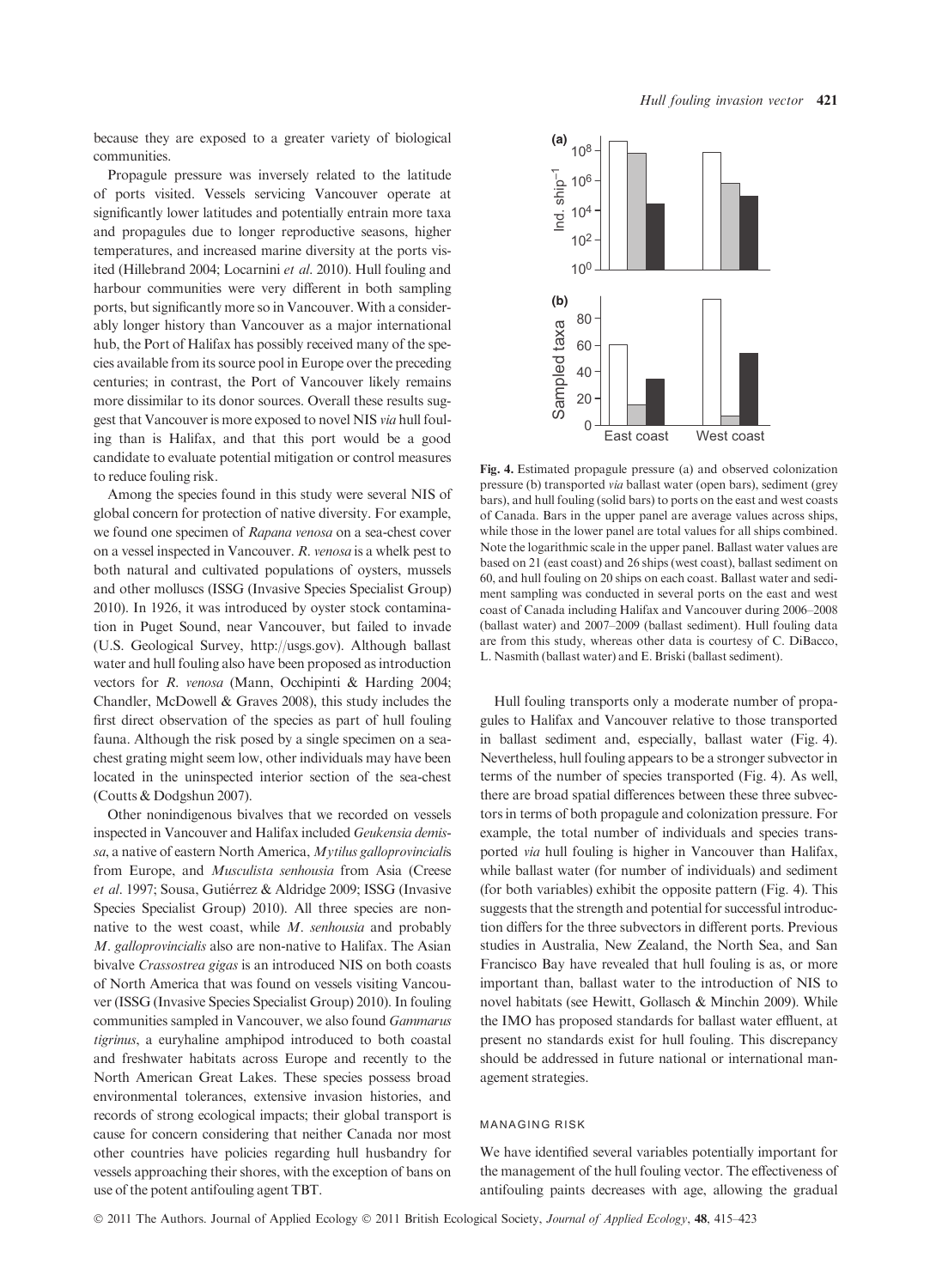establishment of an increasingly rich fouling assemblage (Coutts 1999). We found that vessels with paint up to 375 and 427 days old in Halifax and Vancouver, respectively, were relatively clean, but that heavy fouling occurs thereafter. Since many merchant vessels go for periods up to 3 years between paint reapplication, shortening this time has management potential although it would increase maintenance and opportunity costs for the vessel. Noticeably, the relation between species gain and age of antifouling paint is significant in Halifax but not so in Vancouver (Fig. 2c), suggesting that the rate of species colonization of painted surfaces varies spatially (and likely temporally). If we assume that the performance of antifouling paint is maintained across ports, the different fouling patterns we observed between Halifax and Vancouver could be attributable to a varying ability of different taxa to foul painted surfaces across source regions (Floerl, Pool & Inglis 2004; Piola, Dafforn & Johnston 2009). Alternatively, these divergent patterns might originate from variable performance over time of the different antifouling paints, which cannot be accounted for in our simplified models.

Long stays at port increase opportunities for organisms to attach to hull surfaces (Davidson et al. 2009; Sylvester & Mac-Isaac 2010). Typically, ships would endeavour to keep port time to a minimum to maximize operational efficiency, which should have the added benefit of reducing fouling accumulation. While management of port residence time is unlikely, it is possible for managers to assess risk of vessels introducing NIS based upon their recent history of prolonged stays in port or at anchor. Given the downturn in the global economy over the past three years, there are presently thousands of vessels at anchor in tropical (e.g. Singapore) and other ports that could be accumulating massive fouling communities. These vessels will pose an enormous invasion risk when economic conditions improve and they recommence typical commercial activities, even though much of the built-up community is expected to be sloughed off when the vessel achieves cruising speed (Davidson et al. 2008; Floerl & Coutts 2009).

Extended periods at sea may lower biofouling by creating low food and high flow conditions that are stressful for fouling organisms (Ruiz & Smith 2005). Consistent with previous studies, sailing speed has a negative effect on propagule pressure (Davidson et al. 2009; Coutts et al. 2010) but there was no observed effect, or perhaps even a positive effect, on colonization pressure (Fig. 3). By washing away organisms, moderate speeds may impede monopolization of suitable niches on the hull by single species, creating opportunities for other species to colonize (Davidson et al. 2008). Additional research is required to determine the trade-off between these factors in order to provide the best management advice.

## **Conclusions**

Hull fouling on commercial vessels has a strong potential for marine introductions. The time interval between applications of antifouling paint, duration of stays at port versus time at sea, sailing speed, and ports visited may be used to predict the extent and intensity of biofouling on these vessels. Our study illustrates how research that assesses spatial variation in propagule pressure and in vector traits can be used to inform management. Although drawn from a study on hull fouling, this conclusion is applicable to a wide range of invasion vectors. Future research should model specific vector management strategies to assess their effectiveness (Hulme 2009).

# Acknowledgements

We thank the shipping companies, dive companies, crews, and the Shipping Federation of Canada that provided access to vessels. M. Whitehead, B. Piercey, C. Levings, A. Weise, C. McKindsey, O. D'amours, A. Yeomans Routledge, F. Roy, C. Nozères, K. Kenny-Foeldessy, M. Plante-Couture, R. Estrada Anaya, S. Comtois, J. C. Fleurent, C. van Overdijk, Mallet Research Services, M. Ouellet, L. Roy-Grégoire, T. Okuda, P. Janukavicius, and K. Joyce-Ann Sanford helped with sample collection and processing. We are grateful for assistance with taxonomic identifications by Drs. D. Calder, J. Carlton, J. Cordell, D. Deibel, S. Dodson, R. Fisher, H. Lee, L. Lovell, F. B. Pitombo, C. Rogers, J. Thomas, P. Valentich-Scott, and Biological Environmental Services. J. Bradie, M. Deneau, and M. Schulze provided comments on the manuscript. Funding was provided by NSERC's Canadian Aquatic Invasive Species Network, NSERC Discovery Grants to HJM and BL, Accelerator Supplement to HJM, and by a DFO Invasive Species Research Chair to HJM. We are grateful to the editor, T. Vance, and an anonymous referee for helpful comments on the manuscript.

#### References

- Bergstrom, D.M., Lucieer, A., Kiefer, K., Wasley, J., Belbin, L., Pedersen, T.K. & Chown, S.L. (2009) Indirect effects of invasive species removal devastate World Heritage Island. Journal of Applied Ecology, 46, 73–81.
- Carlton, J.T. (1985) Trans-oceanic and interoceanic dispersal of coastal marine organisms – the biology of ballast water. Oceanography and Marine Biology, 23, 313–371.
- Chandler, E.A., McDowell, J.R. & Graves, J.E. (2008) Genetically monomorphic invasive populations of the rapa whelk, Rapana venosa. Molecular Ecology, 17, 4079–4091.
- Chao, A. & Shen, T.J. (2003) User's Guide for Program SPADE (Species Prediction and Diversity Estimation). Available at: http://chao.stat.nthu.edu.tw (accessed 20 January 2010).
- Clavero, M., Brotons, L., Pons, P. & Sol, D. (2009) Prominent role of invasive species in avian biodiversity loss. Biological Conservation, 142, 2043–2049.
- Coutts, A.D.M. (1999) Hull fouling as a modern vector for marine biological invasions: investigation of merchant vessels visiting northern Tasmania. MSc thesis, Australian Maritime College, Launceston.
- Coutts, A.D.M. & Dodgshun, T.J. (2007) The nature and extent of organisms in vessel sea-chests: a protected mechanism for marine bioinvasions. Marine Pollution Bulletin, 54, 875–886.
- Coutts, A.D.M. & Taylor, M.D. (2004) A preliminary investigation of biosecurity risks associated with biofouling on merchant vessels in New Zealand. New Zealand Journal of Marine and Freshwater Research, 38, 215–229.
- Coutts, A.D.M., Piola, R.F., Taylor, M.D., Hewitt, C.L. & Gardner, J.P.A. (2010) The effect of vessel speed on the survivorship of biofouling organisms at different hull locations. Biofouling, 26, 539–553.
- Creese, R., Hooker, S., De Luca, S. & Wharton, Y. (1997) Ecology and environmental impact of Musculista senhousia (Mollusca: Bivalvia: Mytilidae) in Tamaki Estuary, Auckland, New Zealand. New Zealand Journal of Marine and Freshwater Research, 31, 225–236.
- Davidson, I.C., McCann, L.D., Fofonoff, P.W., Sytsma, M.D. & Ruiz, G.M. (2008) The potential for hull-mediated species transfers by obsolete ships on their final voyages. Diversity and Distributions, 14, 518–529.
- Davidson, I.C., Brown, C.W., Sytsma, M.D. & Ruiz, G.M. (2009) The role of containerships as transfer mechanisms of marine biofouling species. Biofouling, 25, 645–655.